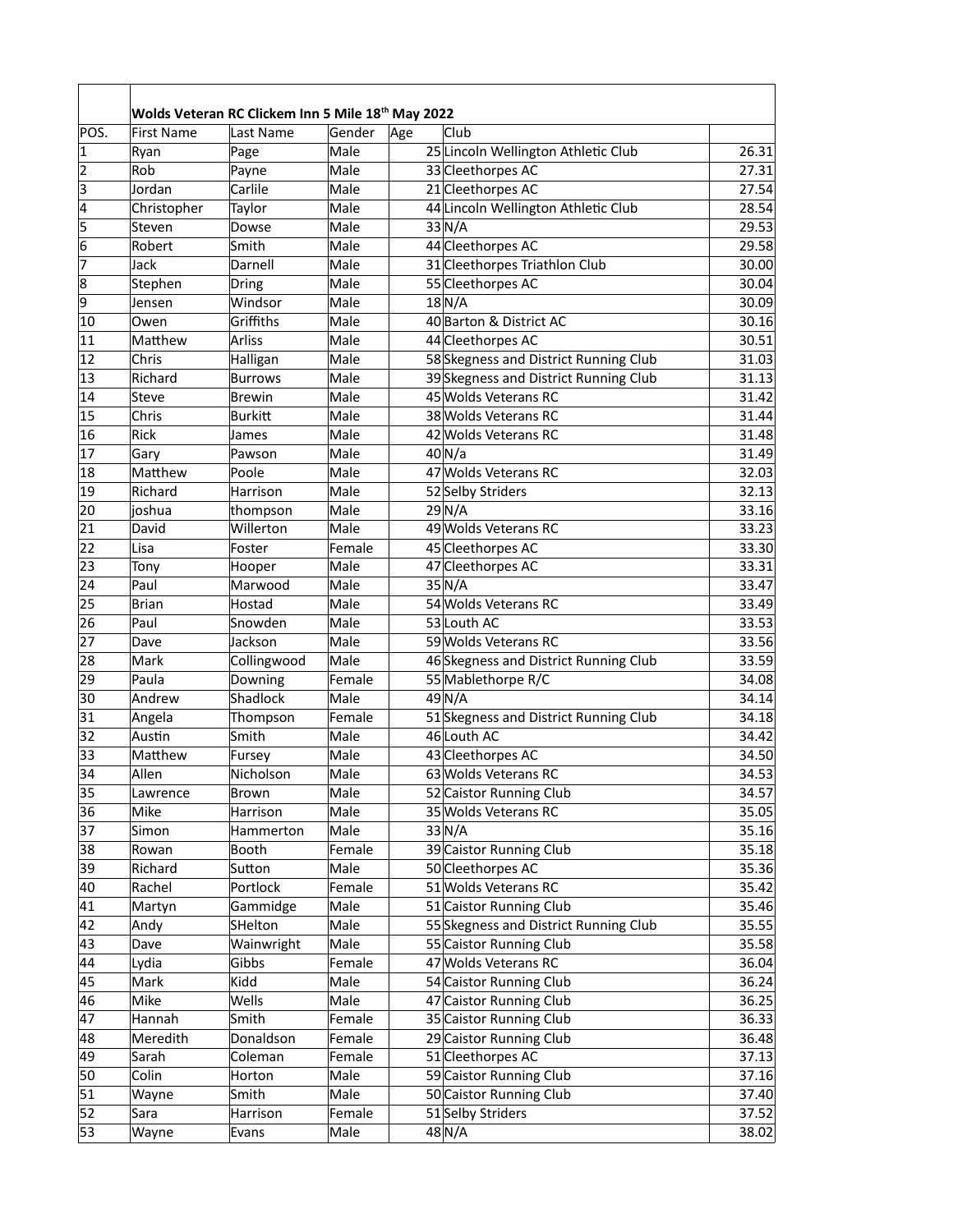| 55<br>49 Wolds Veteran RC<br>Male<br>38.15<br><b>Barratt</b><br>lan<br>56<br>Kinnaird<br>Female<br>25 Baby Bear Track Club<br>38.19<br>Hayley<br>57<br>Male<br>Andrew<br>57 Cleethorpes AC<br>38.29<br>Gristwood<br>58<br>54 Wolds Veterans RC<br>Sarah<br>Female<br>38.43<br>Heinzman<br>59<br><b>BAZ</b><br>60 N/A<br>38.49<br><b>SMITH</b><br>Male<br>60<br>63 Wolds vets<br>Malcolm<br>Packer<br>Male<br>39.02<br>61<br>64 Wolds Veterans RC<br>Steve<br>Tinegate<br>Male<br>39.09<br>62<br>Mark<br>Gordon<br>Male<br>39.20<br>51 Cleethorpes AC<br>63<br>Kimberley<br>Ward-Pawson<br>Female<br>36/N/a<br>39.33<br>64<br>John<br>Male<br>44 Cleethorpes AC<br>39.40<br>Spauls<br>65<br>Bell<br>Male<br>56 Caistor Running Club<br>40.39<br>Andy<br>66<br>harmston<br>Female<br>64 Skegness Coasters<br>40.43<br>Janet<br>67<br>51 Wolds Veterans RC<br>Hancock<br>Male<br>40.44<br>Jon<br>68<br>Male<br>Lee<br>Cook<br>53 Skegness and District Running Club<br>40.48<br>69<br>Cullum<br>Male<br>62 Wolds Veterans RC<br>40.49<br>Peter<br>70<br>Female<br>39 N/A<br>40.51<br>Rebecca<br>Hodgson<br>71<br>Taylor<br>Female<br>39 Cleethorpes AC<br>4.09<br>Laura<br>72<br>Eve<br>Harrison<br>Female<br>41 Wolds Veterans RC<br>41.14<br>73<br>Alex<br>Webster<br>Female<br>54 Caistor Running Club<br>41.16<br>74<br>Roderick<br>Male<br>67 Caistor Running Club<br>4.17<br><b>Burton</b><br>75<br>Williams<br>36 Cleethorpes AC<br>41.28<br>Clare<br>Female<br>76<br>34 Skegness Coasters<br>Johnson<br>Female<br>41.31<br>Lauren<br>77<br>53 Cleethorpes AC<br>Fiona<br>Female<br>41.41<br>Jex<br>Wydell<br>42 Wolds Veterans RC<br>78<br>Sarah<br>Female<br>41.50<br>79<br>Kelvyn<br>Male<br>60 N/A<br>41.54<br>drewery<br>80<br>$43\overline{\text{N/A}}$<br>Fred<br>Male<br>42.02<br>George<br>81<br>Robinson<br>Female<br>42 Caistor Running Club<br>42.06<br>Louise<br>82<br>42.07<br>Alex<br>46 Skegness Coasters<br>south<br>Female<br>83<br>66 Wolds Veteran RC<br>Malcolm<br>Male<br>42.08<br>Piper<br>84<br>62 Wolds Veterans RC<br>Gash<br>Female<br>42.20<br>Betty<br>85<br>Chris<br>42.38<br><b>Bailey</b><br>Male<br>47 Cleethorpes AC<br>86<br>Bouch<br>46 N/A<br>42.54<br>Matthew<br>Male<br>87<br>Fearn<br>Male<br>59 Caistor Running Club<br>42.46<br>Nigel<br>88<br>Chalder<br>Male<br>59 Wolds Veterans RC<br>42.48<br>Dean<br>89<br>42.58<br>Male<br>31N/A<br>Tom<br>Hammerton<br>90<br>Fiona<br>Fisk<br>59 Caistor Running Club<br>43.26<br>Female<br>91<br>Sarah<br>Johnson<br>Female<br>48 Wolds Veterans RC<br>43.34<br>92<br>Clive<br>Thornley<br>Male<br>64 Wolds Veterans RC<br>43.56<br>93<br>Will<br>Male<br>44.06<br>Frame<br>27 Caistor Running Club<br>94<br>Male<br>Wayne<br>Turrell<br>58 Caistor Running Club<br>44.15<br>95<br>Wesley<br>49 Caistor Running Club<br>44.29<br><b>Teresa</b><br>Female<br>96<br>57 Caistor Running Club<br>Mannion<br>Male<br>41.32<br>Des<br>97<br>Debbie<br>Female<br>42 Cleethorpes AC<br>44.37<br>Iwanczuk<br>98<br>Sarah<br>Cook<br>Female<br>39 N/A<br>44.46<br>39 Cleethorpes AC<br>99<br>Godwin<br>Christine<br>Female<br>45.16<br>Carlton<br>Male<br>55 Cleethorpes AC<br>45.17<br>100<br>lan<br>Rebecca<br>101<br>Atkinson<br>Female<br>37N/A<br>45.25<br>43 Wolds Veterans RC<br>102<br>Nadia<br>Mechkarova<br>Female<br>45.30<br>Mel<br>Portlock<br>103<br>Female<br>38 Cleethorpes AC<br>Knowles<br>55 Caistor Running Club<br>104<br>Andy<br>Male<br>45.41<br>$62$ N/A<br>45.52<br>105<br>Glenn<br>Harter<br>Male<br>106<br>Chris<br>Male<br>43 Caistor Running Club<br>46.16<br>Wright<br>41 Cleethorpes AC<br>46.35<br>107<br>Hayley<br>McKenna<br>Female<br>51 Mabelthorpe RC<br>108<br>Sharon<br>Margarson<br>Female<br>58 Wolds Veterans RC | 54  | David | Holden   | Male   | 44 Cleethorpes AC | 38.07 |
|-----------------------------------------------------------------------------------------------------------------------------------------------------------------------------------------------------------------------------------------------------------------------------------------------------------------------------------------------------------------------------------------------------------------------------------------------------------------------------------------------------------------------------------------------------------------------------------------------------------------------------------------------------------------------------------------------------------------------------------------------------------------------------------------------------------------------------------------------------------------------------------------------------------------------------------------------------------------------------------------------------------------------------------------------------------------------------------------------------------------------------------------------------------------------------------------------------------------------------------------------------------------------------------------------------------------------------------------------------------------------------------------------------------------------------------------------------------------------------------------------------------------------------------------------------------------------------------------------------------------------------------------------------------------------------------------------------------------------------------------------------------------------------------------------------------------------------------------------------------------------------------------------------------------------------------------------------------------------------------------------------------------------------------------------------------------------------------------------------------------------------------------------------------------------------------------------------------------------------------------------------------------------------------------------------------------------------------------------------------------------------------------------------------------------------------------------------------------------------------------------------------------------------------------------------------------------------------------------------------------------------------------------------------------------------------------------------------------------------------------------------------------------------------------------------------------------------------------------------------------------------------------------------------------------------------------------------------------------------------------------------------------------------------------------------------------------------------------------------------------------------------------------------------------------------------------------------------------------------------------------------------------------------------------------------------------------------------------------------------------------------------------------------------------------------------------------------------------------------------------------------------------------------------------------------------------------------------------------------------------------------------------------------------------------------------------------------------------------------------------|-----|-------|----------|--------|-------------------|-------|
|                                                                                                                                                                                                                                                                                                                                                                                                                                                                                                                                                                                                                                                                                                                                                                                                                                                                                                                                                                                                                                                                                                                                                                                                                                                                                                                                                                                                                                                                                                                                                                                                                                                                                                                                                                                                                                                                                                                                                                                                                                                                                                                                                                                                                                                                                                                                                                                                                                                                                                                                                                                                                                                                                                                                                                                                                                                                                                                                                                                                                                                                                                                                                                                                                                                                                                                                                                                                                                                                                                                                                                                                                                                                                                                                         |     |       |          |        |                   |       |
| 45.36<br>47.36                                                                                                                                                                                                                                                                                                                                                                                                                                                                                                                                                                                                                                                                                                                                                                                                                                                                                                                                                                                                                                                                                                                                                                                                                                                                                                                                                                                                                                                                                                                                                                                                                                                                                                                                                                                                                                                                                                                                                                                                                                                                                                                                                                                                                                                                                                                                                                                                                                                                                                                                                                                                                                                                                                                                                                                                                                                                                                                                                                                                                                                                                                                                                                                                                                                                                                                                                                                                                                                                                                                                                                                                                                                                                                                          |     |       |          |        |                   |       |
|                                                                                                                                                                                                                                                                                                                                                                                                                                                                                                                                                                                                                                                                                                                                                                                                                                                                                                                                                                                                                                                                                                                                                                                                                                                                                                                                                                                                                                                                                                                                                                                                                                                                                                                                                                                                                                                                                                                                                                                                                                                                                                                                                                                                                                                                                                                                                                                                                                                                                                                                                                                                                                                                                                                                                                                                                                                                                                                                                                                                                                                                                                                                                                                                                                                                                                                                                                                                                                                                                                                                                                                                                                                                                                                                         |     |       |          |        |                   |       |
|                                                                                                                                                                                                                                                                                                                                                                                                                                                                                                                                                                                                                                                                                                                                                                                                                                                                                                                                                                                                                                                                                                                                                                                                                                                                                                                                                                                                                                                                                                                                                                                                                                                                                                                                                                                                                                                                                                                                                                                                                                                                                                                                                                                                                                                                                                                                                                                                                                                                                                                                                                                                                                                                                                                                                                                                                                                                                                                                                                                                                                                                                                                                                                                                                                                                                                                                                                                                                                                                                                                                                                                                                                                                                                                                         |     |       |          |        |                   |       |
|                                                                                                                                                                                                                                                                                                                                                                                                                                                                                                                                                                                                                                                                                                                                                                                                                                                                                                                                                                                                                                                                                                                                                                                                                                                                                                                                                                                                                                                                                                                                                                                                                                                                                                                                                                                                                                                                                                                                                                                                                                                                                                                                                                                                                                                                                                                                                                                                                                                                                                                                                                                                                                                                                                                                                                                                                                                                                                                                                                                                                                                                                                                                                                                                                                                                                                                                                                                                                                                                                                                                                                                                                                                                                                                                         |     |       |          |        |                   |       |
|                                                                                                                                                                                                                                                                                                                                                                                                                                                                                                                                                                                                                                                                                                                                                                                                                                                                                                                                                                                                                                                                                                                                                                                                                                                                                                                                                                                                                                                                                                                                                                                                                                                                                                                                                                                                                                                                                                                                                                                                                                                                                                                                                                                                                                                                                                                                                                                                                                                                                                                                                                                                                                                                                                                                                                                                                                                                                                                                                                                                                                                                                                                                                                                                                                                                                                                                                                                                                                                                                                                                                                                                                                                                                                                                         |     |       |          |        |                   |       |
|                                                                                                                                                                                                                                                                                                                                                                                                                                                                                                                                                                                                                                                                                                                                                                                                                                                                                                                                                                                                                                                                                                                                                                                                                                                                                                                                                                                                                                                                                                                                                                                                                                                                                                                                                                                                                                                                                                                                                                                                                                                                                                                                                                                                                                                                                                                                                                                                                                                                                                                                                                                                                                                                                                                                                                                                                                                                                                                                                                                                                                                                                                                                                                                                                                                                                                                                                                                                                                                                                                                                                                                                                                                                                                                                         |     |       |          |        |                   |       |
|                                                                                                                                                                                                                                                                                                                                                                                                                                                                                                                                                                                                                                                                                                                                                                                                                                                                                                                                                                                                                                                                                                                                                                                                                                                                                                                                                                                                                                                                                                                                                                                                                                                                                                                                                                                                                                                                                                                                                                                                                                                                                                                                                                                                                                                                                                                                                                                                                                                                                                                                                                                                                                                                                                                                                                                                                                                                                                                                                                                                                                                                                                                                                                                                                                                                                                                                                                                                                                                                                                                                                                                                                                                                                                                                         |     |       |          |        |                   |       |
|                                                                                                                                                                                                                                                                                                                                                                                                                                                                                                                                                                                                                                                                                                                                                                                                                                                                                                                                                                                                                                                                                                                                                                                                                                                                                                                                                                                                                                                                                                                                                                                                                                                                                                                                                                                                                                                                                                                                                                                                                                                                                                                                                                                                                                                                                                                                                                                                                                                                                                                                                                                                                                                                                                                                                                                                                                                                                                                                                                                                                                                                                                                                                                                                                                                                                                                                                                                                                                                                                                                                                                                                                                                                                                                                         |     |       |          |        |                   |       |
|                                                                                                                                                                                                                                                                                                                                                                                                                                                                                                                                                                                                                                                                                                                                                                                                                                                                                                                                                                                                                                                                                                                                                                                                                                                                                                                                                                                                                                                                                                                                                                                                                                                                                                                                                                                                                                                                                                                                                                                                                                                                                                                                                                                                                                                                                                                                                                                                                                                                                                                                                                                                                                                                                                                                                                                                                                                                                                                                                                                                                                                                                                                                                                                                                                                                                                                                                                                                                                                                                                                                                                                                                                                                                                                                         |     |       |          |        |                   |       |
|                                                                                                                                                                                                                                                                                                                                                                                                                                                                                                                                                                                                                                                                                                                                                                                                                                                                                                                                                                                                                                                                                                                                                                                                                                                                                                                                                                                                                                                                                                                                                                                                                                                                                                                                                                                                                                                                                                                                                                                                                                                                                                                                                                                                                                                                                                                                                                                                                                                                                                                                                                                                                                                                                                                                                                                                                                                                                                                                                                                                                                                                                                                                                                                                                                                                                                                                                                                                                                                                                                                                                                                                                                                                                                                                         |     |       |          |        |                   |       |
|                                                                                                                                                                                                                                                                                                                                                                                                                                                                                                                                                                                                                                                                                                                                                                                                                                                                                                                                                                                                                                                                                                                                                                                                                                                                                                                                                                                                                                                                                                                                                                                                                                                                                                                                                                                                                                                                                                                                                                                                                                                                                                                                                                                                                                                                                                                                                                                                                                                                                                                                                                                                                                                                                                                                                                                                                                                                                                                                                                                                                                                                                                                                                                                                                                                                                                                                                                                                                                                                                                                                                                                                                                                                                                                                         |     |       |          |        |                   |       |
|                                                                                                                                                                                                                                                                                                                                                                                                                                                                                                                                                                                                                                                                                                                                                                                                                                                                                                                                                                                                                                                                                                                                                                                                                                                                                                                                                                                                                                                                                                                                                                                                                                                                                                                                                                                                                                                                                                                                                                                                                                                                                                                                                                                                                                                                                                                                                                                                                                                                                                                                                                                                                                                                                                                                                                                                                                                                                                                                                                                                                                                                                                                                                                                                                                                                                                                                                                                                                                                                                                                                                                                                                                                                                                                                         |     |       |          |        |                   |       |
|                                                                                                                                                                                                                                                                                                                                                                                                                                                                                                                                                                                                                                                                                                                                                                                                                                                                                                                                                                                                                                                                                                                                                                                                                                                                                                                                                                                                                                                                                                                                                                                                                                                                                                                                                                                                                                                                                                                                                                                                                                                                                                                                                                                                                                                                                                                                                                                                                                                                                                                                                                                                                                                                                                                                                                                                                                                                                                                                                                                                                                                                                                                                                                                                                                                                                                                                                                                                                                                                                                                                                                                                                                                                                                                                         |     |       |          |        |                   |       |
|                                                                                                                                                                                                                                                                                                                                                                                                                                                                                                                                                                                                                                                                                                                                                                                                                                                                                                                                                                                                                                                                                                                                                                                                                                                                                                                                                                                                                                                                                                                                                                                                                                                                                                                                                                                                                                                                                                                                                                                                                                                                                                                                                                                                                                                                                                                                                                                                                                                                                                                                                                                                                                                                                                                                                                                                                                                                                                                                                                                                                                                                                                                                                                                                                                                                                                                                                                                                                                                                                                                                                                                                                                                                                                                                         |     |       |          |        |                   |       |
|                                                                                                                                                                                                                                                                                                                                                                                                                                                                                                                                                                                                                                                                                                                                                                                                                                                                                                                                                                                                                                                                                                                                                                                                                                                                                                                                                                                                                                                                                                                                                                                                                                                                                                                                                                                                                                                                                                                                                                                                                                                                                                                                                                                                                                                                                                                                                                                                                                                                                                                                                                                                                                                                                                                                                                                                                                                                                                                                                                                                                                                                                                                                                                                                                                                                                                                                                                                                                                                                                                                                                                                                                                                                                                                                         |     |       |          |        |                   |       |
|                                                                                                                                                                                                                                                                                                                                                                                                                                                                                                                                                                                                                                                                                                                                                                                                                                                                                                                                                                                                                                                                                                                                                                                                                                                                                                                                                                                                                                                                                                                                                                                                                                                                                                                                                                                                                                                                                                                                                                                                                                                                                                                                                                                                                                                                                                                                                                                                                                                                                                                                                                                                                                                                                                                                                                                                                                                                                                                                                                                                                                                                                                                                                                                                                                                                                                                                                                                                                                                                                                                                                                                                                                                                                                                                         |     |       |          |        |                   |       |
|                                                                                                                                                                                                                                                                                                                                                                                                                                                                                                                                                                                                                                                                                                                                                                                                                                                                                                                                                                                                                                                                                                                                                                                                                                                                                                                                                                                                                                                                                                                                                                                                                                                                                                                                                                                                                                                                                                                                                                                                                                                                                                                                                                                                                                                                                                                                                                                                                                                                                                                                                                                                                                                                                                                                                                                                                                                                                                                                                                                                                                                                                                                                                                                                                                                                                                                                                                                                                                                                                                                                                                                                                                                                                                                                         |     |       |          |        |                   |       |
|                                                                                                                                                                                                                                                                                                                                                                                                                                                                                                                                                                                                                                                                                                                                                                                                                                                                                                                                                                                                                                                                                                                                                                                                                                                                                                                                                                                                                                                                                                                                                                                                                                                                                                                                                                                                                                                                                                                                                                                                                                                                                                                                                                                                                                                                                                                                                                                                                                                                                                                                                                                                                                                                                                                                                                                                                                                                                                                                                                                                                                                                                                                                                                                                                                                                                                                                                                                                                                                                                                                                                                                                                                                                                                                                         |     |       |          |        |                   |       |
|                                                                                                                                                                                                                                                                                                                                                                                                                                                                                                                                                                                                                                                                                                                                                                                                                                                                                                                                                                                                                                                                                                                                                                                                                                                                                                                                                                                                                                                                                                                                                                                                                                                                                                                                                                                                                                                                                                                                                                                                                                                                                                                                                                                                                                                                                                                                                                                                                                                                                                                                                                                                                                                                                                                                                                                                                                                                                                                                                                                                                                                                                                                                                                                                                                                                                                                                                                                                                                                                                                                                                                                                                                                                                                                                         |     |       |          |        |                   |       |
|                                                                                                                                                                                                                                                                                                                                                                                                                                                                                                                                                                                                                                                                                                                                                                                                                                                                                                                                                                                                                                                                                                                                                                                                                                                                                                                                                                                                                                                                                                                                                                                                                                                                                                                                                                                                                                                                                                                                                                                                                                                                                                                                                                                                                                                                                                                                                                                                                                                                                                                                                                                                                                                                                                                                                                                                                                                                                                                                                                                                                                                                                                                                                                                                                                                                                                                                                                                                                                                                                                                                                                                                                                                                                                                                         |     |       |          |        |                   |       |
|                                                                                                                                                                                                                                                                                                                                                                                                                                                                                                                                                                                                                                                                                                                                                                                                                                                                                                                                                                                                                                                                                                                                                                                                                                                                                                                                                                                                                                                                                                                                                                                                                                                                                                                                                                                                                                                                                                                                                                                                                                                                                                                                                                                                                                                                                                                                                                                                                                                                                                                                                                                                                                                                                                                                                                                                                                                                                                                                                                                                                                                                                                                                                                                                                                                                                                                                                                                                                                                                                                                                                                                                                                                                                                                                         |     |       |          |        |                   |       |
|                                                                                                                                                                                                                                                                                                                                                                                                                                                                                                                                                                                                                                                                                                                                                                                                                                                                                                                                                                                                                                                                                                                                                                                                                                                                                                                                                                                                                                                                                                                                                                                                                                                                                                                                                                                                                                                                                                                                                                                                                                                                                                                                                                                                                                                                                                                                                                                                                                                                                                                                                                                                                                                                                                                                                                                                                                                                                                                                                                                                                                                                                                                                                                                                                                                                                                                                                                                                                                                                                                                                                                                                                                                                                                                                         |     |       |          |        |                   |       |
|                                                                                                                                                                                                                                                                                                                                                                                                                                                                                                                                                                                                                                                                                                                                                                                                                                                                                                                                                                                                                                                                                                                                                                                                                                                                                                                                                                                                                                                                                                                                                                                                                                                                                                                                                                                                                                                                                                                                                                                                                                                                                                                                                                                                                                                                                                                                                                                                                                                                                                                                                                                                                                                                                                                                                                                                                                                                                                                                                                                                                                                                                                                                                                                                                                                                                                                                                                                                                                                                                                                                                                                                                                                                                                                                         |     |       |          |        |                   |       |
|                                                                                                                                                                                                                                                                                                                                                                                                                                                                                                                                                                                                                                                                                                                                                                                                                                                                                                                                                                                                                                                                                                                                                                                                                                                                                                                                                                                                                                                                                                                                                                                                                                                                                                                                                                                                                                                                                                                                                                                                                                                                                                                                                                                                                                                                                                                                                                                                                                                                                                                                                                                                                                                                                                                                                                                                                                                                                                                                                                                                                                                                                                                                                                                                                                                                                                                                                                                                                                                                                                                                                                                                                                                                                                                                         |     |       |          |        |                   |       |
|                                                                                                                                                                                                                                                                                                                                                                                                                                                                                                                                                                                                                                                                                                                                                                                                                                                                                                                                                                                                                                                                                                                                                                                                                                                                                                                                                                                                                                                                                                                                                                                                                                                                                                                                                                                                                                                                                                                                                                                                                                                                                                                                                                                                                                                                                                                                                                                                                                                                                                                                                                                                                                                                                                                                                                                                                                                                                                                                                                                                                                                                                                                                                                                                                                                                                                                                                                                                                                                                                                                                                                                                                                                                                                                                         |     |       |          |        |                   |       |
|                                                                                                                                                                                                                                                                                                                                                                                                                                                                                                                                                                                                                                                                                                                                                                                                                                                                                                                                                                                                                                                                                                                                                                                                                                                                                                                                                                                                                                                                                                                                                                                                                                                                                                                                                                                                                                                                                                                                                                                                                                                                                                                                                                                                                                                                                                                                                                                                                                                                                                                                                                                                                                                                                                                                                                                                                                                                                                                                                                                                                                                                                                                                                                                                                                                                                                                                                                                                                                                                                                                                                                                                                                                                                                                                         |     |       |          |        |                   |       |
|                                                                                                                                                                                                                                                                                                                                                                                                                                                                                                                                                                                                                                                                                                                                                                                                                                                                                                                                                                                                                                                                                                                                                                                                                                                                                                                                                                                                                                                                                                                                                                                                                                                                                                                                                                                                                                                                                                                                                                                                                                                                                                                                                                                                                                                                                                                                                                                                                                                                                                                                                                                                                                                                                                                                                                                                                                                                                                                                                                                                                                                                                                                                                                                                                                                                                                                                                                                                                                                                                                                                                                                                                                                                                                                                         |     |       |          |        |                   |       |
|                                                                                                                                                                                                                                                                                                                                                                                                                                                                                                                                                                                                                                                                                                                                                                                                                                                                                                                                                                                                                                                                                                                                                                                                                                                                                                                                                                                                                                                                                                                                                                                                                                                                                                                                                                                                                                                                                                                                                                                                                                                                                                                                                                                                                                                                                                                                                                                                                                                                                                                                                                                                                                                                                                                                                                                                                                                                                                                                                                                                                                                                                                                                                                                                                                                                                                                                                                                                                                                                                                                                                                                                                                                                                                                                         |     |       |          |        |                   |       |
|                                                                                                                                                                                                                                                                                                                                                                                                                                                                                                                                                                                                                                                                                                                                                                                                                                                                                                                                                                                                                                                                                                                                                                                                                                                                                                                                                                                                                                                                                                                                                                                                                                                                                                                                                                                                                                                                                                                                                                                                                                                                                                                                                                                                                                                                                                                                                                                                                                                                                                                                                                                                                                                                                                                                                                                                                                                                                                                                                                                                                                                                                                                                                                                                                                                                                                                                                                                                                                                                                                                                                                                                                                                                                                                                         |     |       |          |        |                   |       |
|                                                                                                                                                                                                                                                                                                                                                                                                                                                                                                                                                                                                                                                                                                                                                                                                                                                                                                                                                                                                                                                                                                                                                                                                                                                                                                                                                                                                                                                                                                                                                                                                                                                                                                                                                                                                                                                                                                                                                                                                                                                                                                                                                                                                                                                                                                                                                                                                                                                                                                                                                                                                                                                                                                                                                                                                                                                                                                                                                                                                                                                                                                                                                                                                                                                                                                                                                                                                                                                                                                                                                                                                                                                                                                                                         |     |       |          |        |                   |       |
|                                                                                                                                                                                                                                                                                                                                                                                                                                                                                                                                                                                                                                                                                                                                                                                                                                                                                                                                                                                                                                                                                                                                                                                                                                                                                                                                                                                                                                                                                                                                                                                                                                                                                                                                                                                                                                                                                                                                                                                                                                                                                                                                                                                                                                                                                                                                                                                                                                                                                                                                                                                                                                                                                                                                                                                                                                                                                                                                                                                                                                                                                                                                                                                                                                                                                                                                                                                                                                                                                                                                                                                                                                                                                                                                         |     |       |          |        |                   |       |
|                                                                                                                                                                                                                                                                                                                                                                                                                                                                                                                                                                                                                                                                                                                                                                                                                                                                                                                                                                                                                                                                                                                                                                                                                                                                                                                                                                                                                                                                                                                                                                                                                                                                                                                                                                                                                                                                                                                                                                                                                                                                                                                                                                                                                                                                                                                                                                                                                                                                                                                                                                                                                                                                                                                                                                                                                                                                                                                                                                                                                                                                                                                                                                                                                                                                                                                                                                                                                                                                                                                                                                                                                                                                                                                                         |     |       |          |        |                   |       |
|                                                                                                                                                                                                                                                                                                                                                                                                                                                                                                                                                                                                                                                                                                                                                                                                                                                                                                                                                                                                                                                                                                                                                                                                                                                                                                                                                                                                                                                                                                                                                                                                                                                                                                                                                                                                                                                                                                                                                                                                                                                                                                                                                                                                                                                                                                                                                                                                                                                                                                                                                                                                                                                                                                                                                                                                                                                                                                                                                                                                                                                                                                                                                                                                                                                                                                                                                                                                                                                                                                                                                                                                                                                                                                                                         |     |       |          |        |                   |       |
|                                                                                                                                                                                                                                                                                                                                                                                                                                                                                                                                                                                                                                                                                                                                                                                                                                                                                                                                                                                                                                                                                                                                                                                                                                                                                                                                                                                                                                                                                                                                                                                                                                                                                                                                                                                                                                                                                                                                                                                                                                                                                                                                                                                                                                                                                                                                                                                                                                                                                                                                                                                                                                                                                                                                                                                                                                                                                                                                                                                                                                                                                                                                                                                                                                                                                                                                                                                                                                                                                                                                                                                                                                                                                                                                         |     |       |          |        |                   |       |
|                                                                                                                                                                                                                                                                                                                                                                                                                                                                                                                                                                                                                                                                                                                                                                                                                                                                                                                                                                                                                                                                                                                                                                                                                                                                                                                                                                                                                                                                                                                                                                                                                                                                                                                                                                                                                                                                                                                                                                                                                                                                                                                                                                                                                                                                                                                                                                                                                                                                                                                                                                                                                                                                                                                                                                                                                                                                                                                                                                                                                                                                                                                                                                                                                                                                                                                                                                                                                                                                                                                                                                                                                                                                                                                                         |     |       |          |        |                   |       |
|                                                                                                                                                                                                                                                                                                                                                                                                                                                                                                                                                                                                                                                                                                                                                                                                                                                                                                                                                                                                                                                                                                                                                                                                                                                                                                                                                                                                                                                                                                                                                                                                                                                                                                                                                                                                                                                                                                                                                                                                                                                                                                                                                                                                                                                                                                                                                                                                                                                                                                                                                                                                                                                                                                                                                                                                                                                                                                                                                                                                                                                                                                                                                                                                                                                                                                                                                                                                                                                                                                                                                                                                                                                                                                                                         |     |       |          |        |                   |       |
|                                                                                                                                                                                                                                                                                                                                                                                                                                                                                                                                                                                                                                                                                                                                                                                                                                                                                                                                                                                                                                                                                                                                                                                                                                                                                                                                                                                                                                                                                                                                                                                                                                                                                                                                                                                                                                                                                                                                                                                                                                                                                                                                                                                                                                                                                                                                                                                                                                                                                                                                                                                                                                                                                                                                                                                                                                                                                                                                                                                                                                                                                                                                                                                                                                                                                                                                                                                                                                                                                                                                                                                                                                                                                                                                         |     |       |          |        |                   |       |
|                                                                                                                                                                                                                                                                                                                                                                                                                                                                                                                                                                                                                                                                                                                                                                                                                                                                                                                                                                                                                                                                                                                                                                                                                                                                                                                                                                                                                                                                                                                                                                                                                                                                                                                                                                                                                                                                                                                                                                                                                                                                                                                                                                                                                                                                                                                                                                                                                                                                                                                                                                                                                                                                                                                                                                                                                                                                                                                                                                                                                                                                                                                                                                                                                                                                                                                                                                                                                                                                                                                                                                                                                                                                                                                                         |     |       |          |        |                   |       |
|                                                                                                                                                                                                                                                                                                                                                                                                                                                                                                                                                                                                                                                                                                                                                                                                                                                                                                                                                                                                                                                                                                                                                                                                                                                                                                                                                                                                                                                                                                                                                                                                                                                                                                                                                                                                                                                                                                                                                                                                                                                                                                                                                                                                                                                                                                                                                                                                                                                                                                                                                                                                                                                                                                                                                                                                                                                                                                                                                                                                                                                                                                                                                                                                                                                                                                                                                                                                                                                                                                                                                                                                                                                                                                                                         |     |       |          |        |                   |       |
|                                                                                                                                                                                                                                                                                                                                                                                                                                                                                                                                                                                                                                                                                                                                                                                                                                                                                                                                                                                                                                                                                                                                                                                                                                                                                                                                                                                                                                                                                                                                                                                                                                                                                                                                                                                                                                                                                                                                                                                                                                                                                                                                                                                                                                                                                                                                                                                                                                                                                                                                                                                                                                                                                                                                                                                                                                                                                                                                                                                                                                                                                                                                                                                                                                                                                                                                                                                                                                                                                                                                                                                                                                                                                                                                         |     |       |          |        |                   |       |
|                                                                                                                                                                                                                                                                                                                                                                                                                                                                                                                                                                                                                                                                                                                                                                                                                                                                                                                                                                                                                                                                                                                                                                                                                                                                                                                                                                                                                                                                                                                                                                                                                                                                                                                                                                                                                                                                                                                                                                                                                                                                                                                                                                                                                                                                                                                                                                                                                                                                                                                                                                                                                                                                                                                                                                                                                                                                                                                                                                                                                                                                                                                                                                                                                                                                                                                                                                                                                                                                                                                                                                                                                                                                                                                                         |     |       |          |        |                   |       |
|                                                                                                                                                                                                                                                                                                                                                                                                                                                                                                                                                                                                                                                                                                                                                                                                                                                                                                                                                                                                                                                                                                                                                                                                                                                                                                                                                                                                                                                                                                                                                                                                                                                                                                                                                                                                                                                                                                                                                                                                                                                                                                                                                                                                                                                                                                                                                                                                                                                                                                                                                                                                                                                                                                                                                                                                                                                                                                                                                                                                                                                                                                                                                                                                                                                                                                                                                                                                                                                                                                                                                                                                                                                                                                                                         |     |       |          |        |                   |       |
|                                                                                                                                                                                                                                                                                                                                                                                                                                                                                                                                                                                                                                                                                                                                                                                                                                                                                                                                                                                                                                                                                                                                                                                                                                                                                                                                                                                                                                                                                                                                                                                                                                                                                                                                                                                                                                                                                                                                                                                                                                                                                                                                                                                                                                                                                                                                                                                                                                                                                                                                                                                                                                                                                                                                                                                                                                                                                                                                                                                                                                                                                                                                                                                                                                                                                                                                                                                                                                                                                                                                                                                                                                                                                                                                         |     |       |          |        |                   |       |
|                                                                                                                                                                                                                                                                                                                                                                                                                                                                                                                                                                                                                                                                                                                                                                                                                                                                                                                                                                                                                                                                                                                                                                                                                                                                                                                                                                                                                                                                                                                                                                                                                                                                                                                                                                                                                                                                                                                                                                                                                                                                                                                                                                                                                                                                                                                                                                                                                                                                                                                                                                                                                                                                                                                                                                                                                                                                                                                                                                                                                                                                                                                                                                                                                                                                                                                                                                                                                                                                                                                                                                                                                                                                                                                                         |     |       |          |        |                   |       |
|                                                                                                                                                                                                                                                                                                                                                                                                                                                                                                                                                                                                                                                                                                                                                                                                                                                                                                                                                                                                                                                                                                                                                                                                                                                                                                                                                                                                                                                                                                                                                                                                                                                                                                                                                                                                                                                                                                                                                                                                                                                                                                                                                                                                                                                                                                                                                                                                                                                                                                                                                                                                                                                                                                                                                                                                                                                                                                                                                                                                                                                                                                                                                                                                                                                                                                                                                                                                                                                                                                                                                                                                                                                                                                                                         |     |       |          |        |                   |       |
|                                                                                                                                                                                                                                                                                                                                                                                                                                                                                                                                                                                                                                                                                                                                                                                                                                                                                                                                                                                                                                                                                                                                                                                                                                                                                                                                                                                                                                                                                                                                                                                                                                                                                                                                                                                                                                                                                                                                                                                                                                                                                                                                                                                                                                                                                                                                                                                                                                                                                                                                                                                                                                                                                                                                                                                                                                                                                                                                                                                                                                                                                                                                                                                                                                                                                                                                                                                                                                                                                                                                                                                                                                                                                                                                         |     |       |          |        |                   |       |
|                                                                                                                                                                                                                                                                                                                                                                                                                                                                                                                                                                                                                                                                                                                                                                                                                                                                                                                                                                                                                                                                                                                                                                                                                                                                                                                                                                                                                                                                                                                                                                                                                                                                                                                                                                                                                                                                                                                                                                                                                                                                                                                                                                                                                                                                                                                                                                                                                                                                                                                                                                                                                                                                                                                                                                                                                                                                                                                                                                                                                                                                                                                                                                                                                                                                                                                                                                                                                                                                                                                                                                                                                                                                                                                                         |     |       |          |        |                   |       |
|                                                                                                                                                                                                                                                                                                                                                                                                                                                                                                                                                                                                                                                                                                                                                                                                                                                                                                                                                                                                                                                                                                                                                                                                                                                                                                                                                                                                                                                                                                                                                                                                                                                                                                                                                                                                                                                                                                                                                                                                                                                                                                                                                                                                                                                                                                                                                                                                                                                                                                                                                                                                                                                                                                                                                                                                                                                                                                                                                                                                                                                                                                                                                                                                                                                                                                                                                                                                                                                                                                                                                                                                                                                                                                                                         |     |       |          |        |                   |       |
|                                                                                                                                                                                                                                                                                                                                                                                                                                                                                                                                                                                                                                                                                                                                                                                                                                                                                                                                                                                                                                                                                                                                                                                                                                                                                                                                                                                                                                                                                                                                                                                                                                                                                                                                                                                                                                                                                                                                                                                                                                                                                                                                                                                                                                                                                                                                                                                                                                                                                                                                                                                                                                                                                                                                                                                                                                                                                                                                                                                                                                                                                                                                                                                                                                                                                                                                                                                                                                                                                                                                                                                                                                                                                                                                         |     |       |          |        |                   |       |
|                                                                                                                                                                                                                                                                                                                                                                                                                                                                                                                                                                                                                                                                                                                                                                                                                                                                                                                                                                                                                                                                                                                                                                                                                                                                                                                                                                                                                                                                                                                                                                                                                                                                                                                                                                                                                                                                                                                                                                                                                                                                                                                                                                                                                                                                                                                                                                                                                                                                                                                                                                                                                                                                                                                                                                                                                                                                                                                                                                                                                                                                                                                                                                                                                                                                                                                                                                                                                                                                                                                                                                                                                                                                                                                                         |     |       |          |        |                   |       |
|                                                                                                                                                                                                                                                                                                                                                                                                                                                                                                                                                                                                                                                                                                                                                                                                                                                                                                                                                                                                                                                                                                                                                                                                                                                                                                                                                                                                                                                                                                                                                                                                                                                                                                                                                                                                                                                                                                                                                                                                                                                                                                                                                                                                                                                                                                                                                                                                                                                                                                                                                                                                                                                                                                                                                                                                                                                                                                                                                                                                                                                                                                                                                                                                                                                                                                                                                                                                                                                                                                                                                                                                                                                                                                                                         |     |       |          |        |                   |       |
|                                                                                                                                                                                                                                                                                                                                                                                                                                                                                                                                                                                                                                                                                                                                                                                                                                                                                                                                                                                                                                                                                                                                                                                                                                                                                                                                                                                                                                                                                                                                                                                                                                                                                                                                                                                                                                                                                                                                                                                                                                                                                                                                                                                                                                                                                                                                                                                                                                                                                                                                                                                                                                                                                                                                                                                                                                                                                                                                                                                                                                                                                                                                                                                                                                                                                                                                                                                                                                                                                                                                                                                                                                                                                                                                         |     |       |          |        |                   |       |
|                                                                                                                                                                                                                                                                                                                                                                                                                                                                                                                                                                                                                                                                                                                                                                                                                                                                                                                                                                                                                                                                                                                                                                                                                                                                                                                                                                                                                                                                                                                                                                                                                                                                                                                                                                                                                                                                                                                                                                                                                                                                                                                                                                                                                                                                                                                                                                                                                                                                                                                                                                                                                                                                                                                                                                                                                                                                                                                                                                                                                                                                                                                                                                                                                                                                                                                                                                                                                                                                                                                                                                                                                                                                                                                                         |     |       |          |        |                   |       |
|                                                                                                                                                                                                                                                                                                                                                                                                                                                                                                                                                                                                                                                                                                                                                                                                                                                                                                                                                                                                                                                                                                                                                                                                                                                                                                                                                                                                                                                                                                                                                                                                                                                                                                                                                                                                                                                                                                                                                                                                                                                                                                                                                                                                                                                                                                                                                                                                                                                                                                                                                                                                                                                                                                                                                                                                                                                                                                                                                                                                                                                                                                                                                                                                                                                                                                                                                                                                                                                                                                                                                                                                                                                                                                                                         | 109 | Anne  | mortimer | Female |                   | 48.55 |